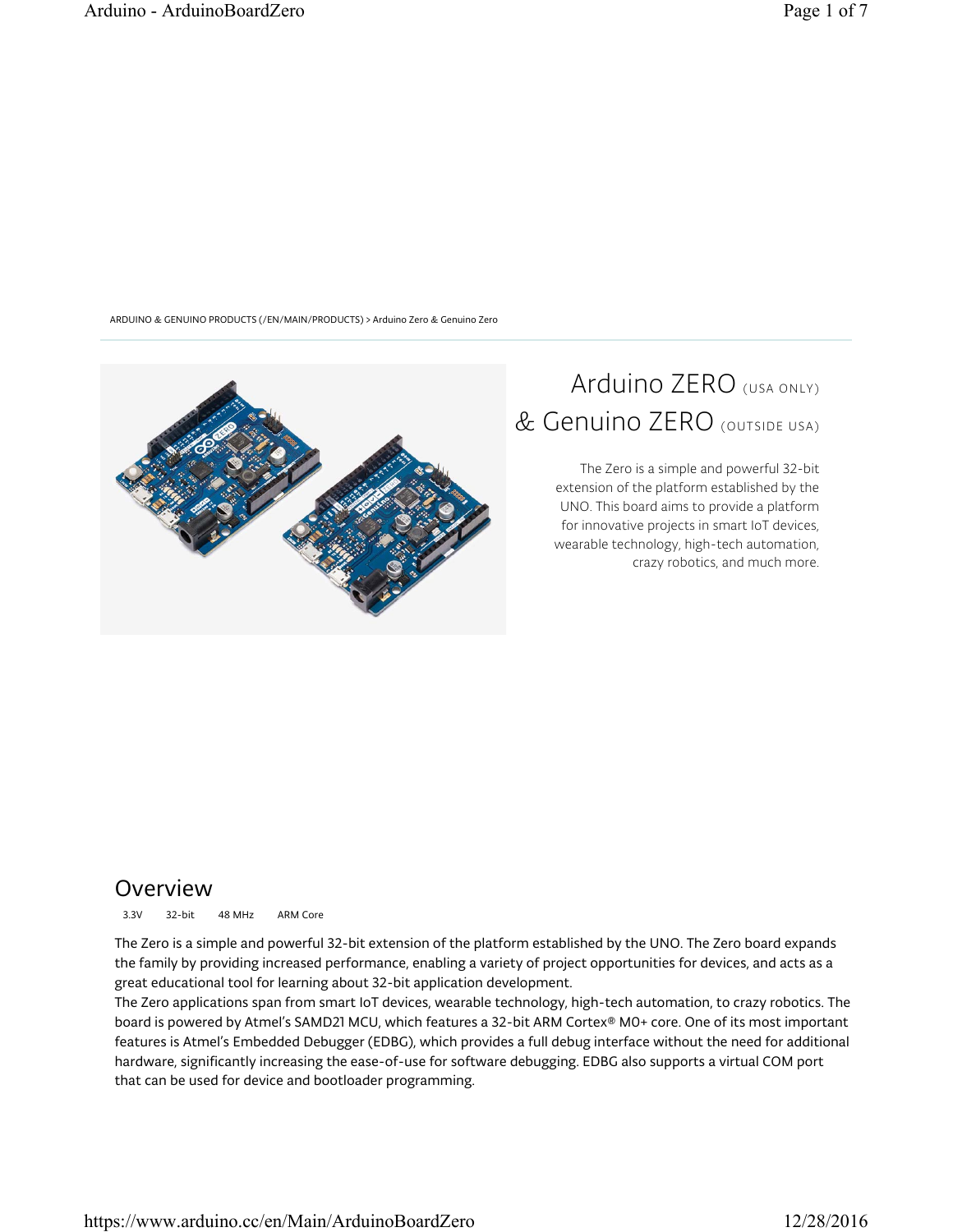#### Warning: Unlike most Arduino & Genuino boards, the Zero runs at 3.3V. The maximum voltage that the I/O pins can tolerate is 3.3V. Applying voltages higher than 3.3V to any I/O pin could damage the board.

The board contains everything needed to support the microcontroller; simply connect it to a computer with a micro-USB cable or power it with a AC-to-DC adapter or battery to get started. The Zero is compatible with all the shields that work at 3.3V and are compliant with the 1.0 Arduino pinout.

You can find your board warranty informations here (/en/Main/warranty).

#### Note

Arduino and Genuino boards based on AVR microcontrollers get a reset and restart sketch execution each time the Serial Monitor of the Arduino Software (IDE) is opened. This is also the mechanism used to upload sketches to these boards. This board is different: when the Zero is connected through the Programming Port and you open the serial monitor, the board does not automatically reset and the sketch loaded keeps running. To restart the sketch you need to press the reset button on the board itself.

#### Getting Started

In the Getting Started section (/en/Guide/ArduinoZero), you can find all the information you need to configure your board, use the Arduino Software (IDE) (/en/Main/Software), and start to tinker with coding and electronics. To keep your Zero's Bootloader up to date, the Update Procedure (/en/Tutorial/ZeroBootloaderUpdate) explains what you should do each time there is a new Core release.

#### Need Help?

- On the Software on the Arduino Forum (https://forum.arduino.cc/index.php?board=98.0) -
- On Projects on the Arduino Forum (https://forum.arduino.cc/index.php?board=3.0) -
- On the Product itself through our Customer Support (https://store.arduino.cc/index.php? main\_page=contact\_us&language=en)

### Get inspired

Try out the low power characteristics (/en/Tutorial/ArduinoZeroPowerConsumption) of the Zero, or play a wave file stored on the SD card (/en/Tutorial/SimpleAudioPlayerZero) using the new Audio library and the 10 bit DAC, or even learn how to use the RTC library methods. (/en/Tutorial/SimpleRTC)

Discover some more Arduino and Genuino Zero projects featured from Arduino Project Hub (https://create.arduino.cc/projecthub/products/arduino-zero-genuino-zero), our tutorial platform.

### Related Items

The Arduino and Genuino family is so big! Check Genuino / Arduino ZERO related items and add them to your maker toolbox!

(en/Main/ArduinoWiFiShield101)



(en/Main/ArduinoProtoShield)

ARDUINO WIFI SHIELD 101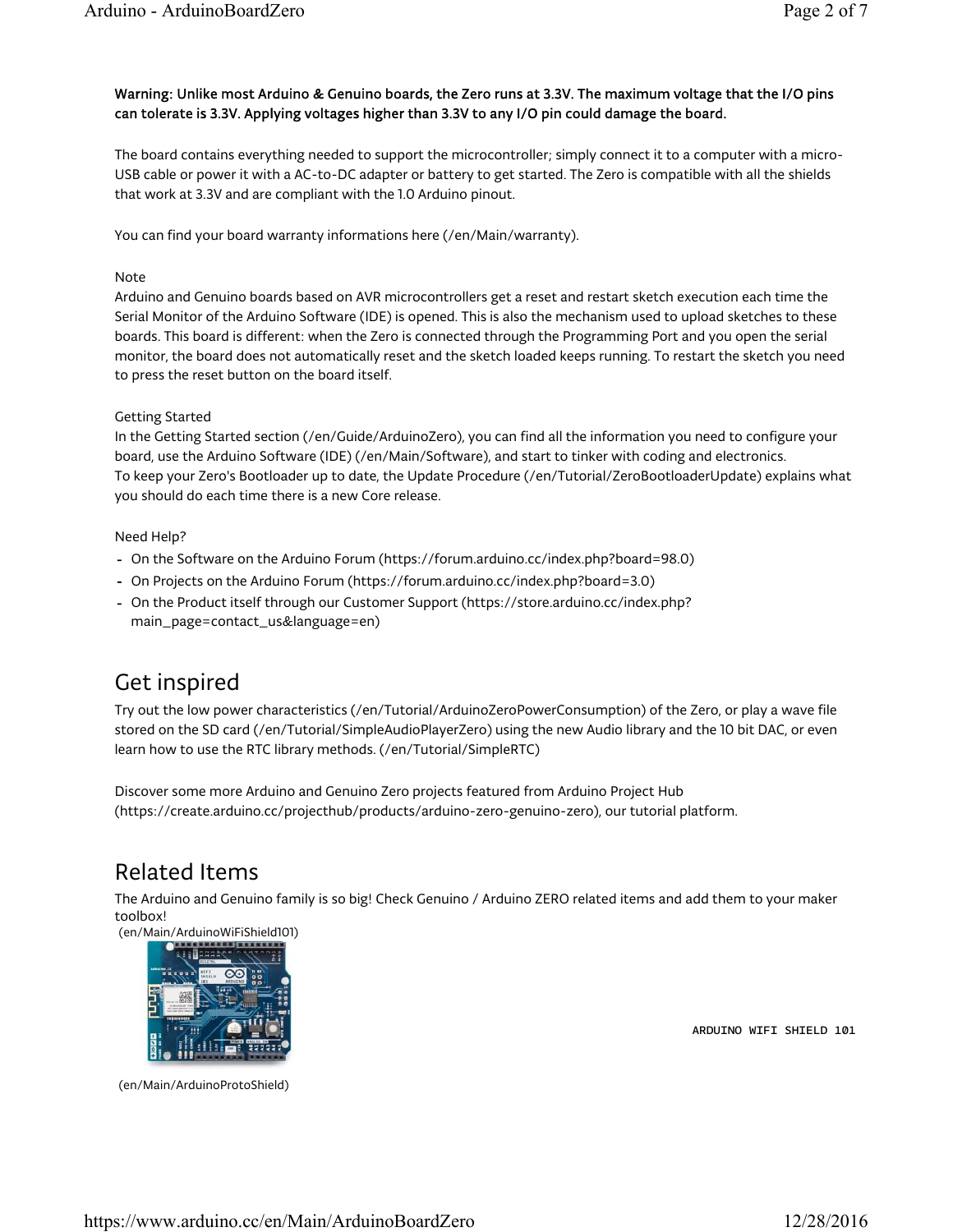PROTO SHIELD



(https://store.arduino.cc/product/C000086)



ARDUINO/GENUINO ZERO CASE

## Technical specs

| Microcontroller            | ATSAMD21G18, 32-Bit ARM Cortex MO+ |
|----------------------------|------------------------------------|
| Operating Voltage          | 3.3V                               |
| Digital I/O Pins           | 20                                 |
| <b>PWM Pins</b>            | All but pins 2 and 7               |
| UART                       | 2 (Native and Programming)         |
| Analog Input Pins          | 6, 12-bit ADC channels             |
| Analog Output Pins         | 1, 10-bit DAC                      |
| <b>External Interrupts</b> | All pins except pin 4              |
| DC Current per I/O Pin     | 7 mA                               |
| Flash Memory               | 256 KB                             |
| SRAM                       | 32 KB                              |
| EEPROM                     | None. See documentation            |
| LED BUILTIN                | 13                                 |
| Clock Speed                | 48 MHz                             |
| Lenght                     | 68 mm                              |
| Width                      | 30 mm                              |
| Weight                     | 12 gr.                             |

## Documentation

OSH: Schematics

The Zero is open-source hardware! You can build your own board using the following files:

| EAGLE FILES<br>IN ZIP | (/en/uploads/Main/ArduinoZero-reference.zip) |
|-----------------------|----------------------------------------------|
| <b>SCHEMATICS</b>     |                                              |

IN .PDF

(/en/uploads/Main/ArduinoZero-schematic.pdf)

ARM Core Benefits

The Zero has a 32-bit ARM core that can outperform typical 8-bit microcontroller boards. The most significant differences are: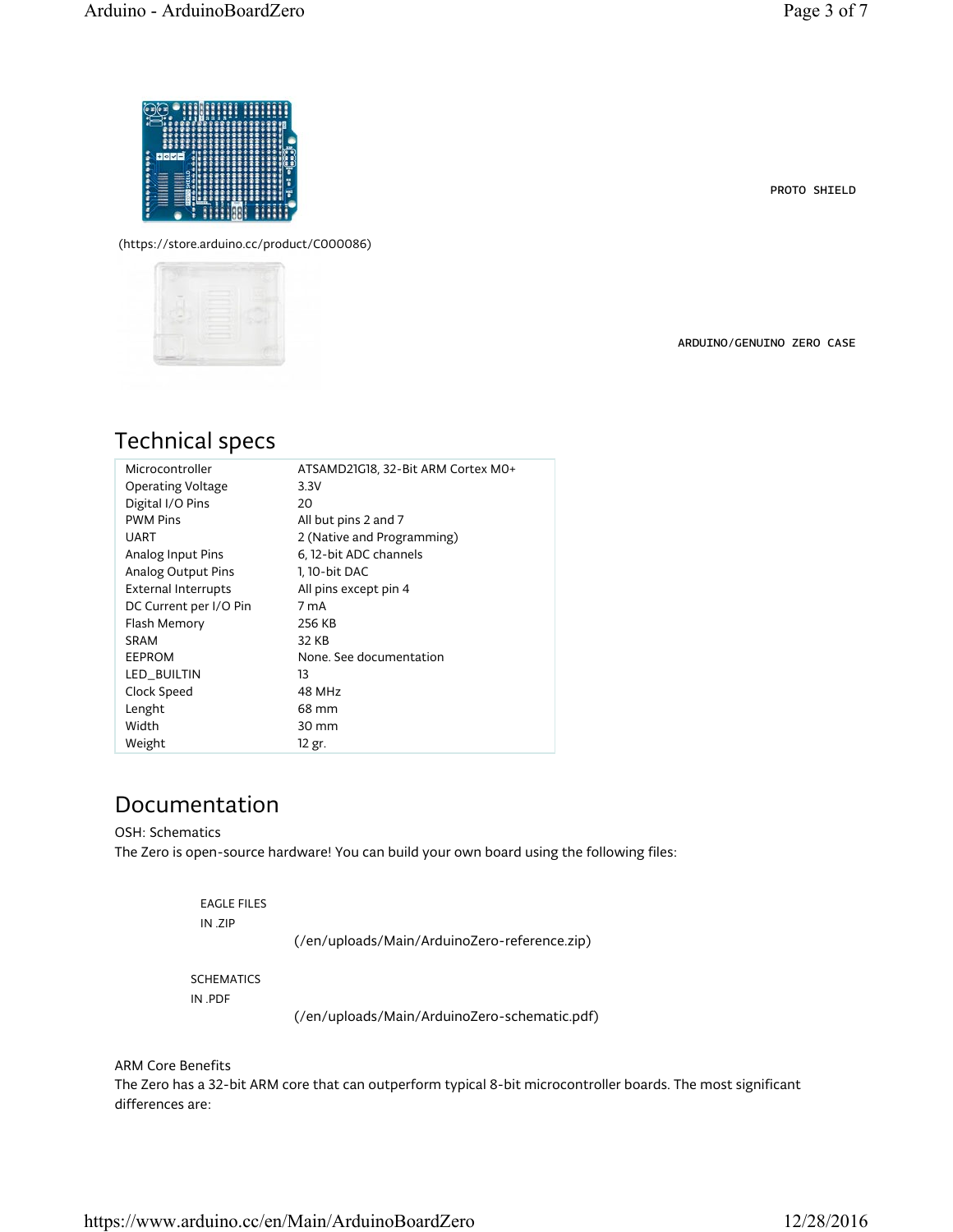- 32-bit core that allows operations on 4 byte wide data within a single CPU clock. (For more information see the int type (/en/Reference/Int) page)
- CPU Clock at 48MHz -
- 12 channels DMA controller that can relieve the CPU from doing memory intensive tasks
- 32 bit Real Time Counter (RTC) with clock/calendar function -
- 32 bit CRC generator -
- Two-channel Inter IC Sound (I2S) interface -
- Peripheral Touch Controller (PTC)

For further information about the SAM-D21 microcontroller please refer to the datasheet (http://www.atmel.com/Images/Atmel-42181-SAM-D21\_Datasheet.pdf).

#### Atmel Embedded Debugger

The Atmel Embedded Debugger (EDBG) implements a SWD interface in order to program the on-board SAMD21 and is also connected to one hardware serial of the microcontroller. This means that the 'Serial' class responds to the programming port of the board. The Zero has been designed in collaboration with ATMEL, and the on-board EDBG can be used through ATMEL Studio to get full access to the microcontroller memories to help debug your code.

#### Power

The Arduino Zero can be powered via the USB connector or with an external power supply. The power source is selected automatically.

External (non-USB) power can come either from an AC-to-DC adapter (such as a wall-wart) or battery, and can be connected using a 2.1mm center-positive plug connected to the board's power jack, or directly to the GND and VIN pin headers of the POWER connector.

The board can operate on an external supply of 6 to 20 volts. The recommended range is 7 to 12 volts.

The power pins are as follows:

- VIN. The input voltage to the board when it's using an external power source (as opposed to 5 volts from the USB connection or other regulated power source). You can supply voltage through this pin, or if supplying voltage via the power jack, access it through this pin.
- 5V. This pin outputs a regulated 5V from the regulator on the board. The board can be supplied with power either from the DC power jack (7 - 12V), the USB connector (5V), or the VIN pin of the board (7-12V). Supplying voltage via the 5V or 3.3V pins bypasses the regulator, and can damage your board if it is not sufficiently regulated. We don't advise it.
- 3.3V. A 3.3 volt supply generated by the on-board regulator. Maximum current draw is 800 mA. This regulator also provides power to the SAMD21 microcontroller.
- GND. Ground pins.
- IOREF. This pin on the board provides the voltage reference with which the microcontroller operates. A properly configured shield can read the IOREF pin voltage and select the appropriate power source or enable voltage translators on the outputs for working with the 5V or 3.3V.

#### Memory

The SAMD21 has 256 KB Flash Memory. It also has 32 KB of SRAM and up to 16 KB of EEPROM by emulation.

#### Input and Output

Each of the 20 general purpose I/O pins on the Zero can be used for digital input or digital output using pinMode() (/en/Reference/PinMode), digitalWrite() (/en/Reference/DigitalWrite), and digitalRead() (/en/Reference/DigitalRead) functions. Pins that can be used for PWM output are: 3, 4, 5, 6, 8, 9, 10, 11, 12, 13 using analogWrite() (/en/Reference/AnalogWrite) function. All pins operate at 3.3 volts. Each pin can source or sink a maximum of 7 mA and has an internal pull-up resistor (disconnected by default) of 20-50 kOhms.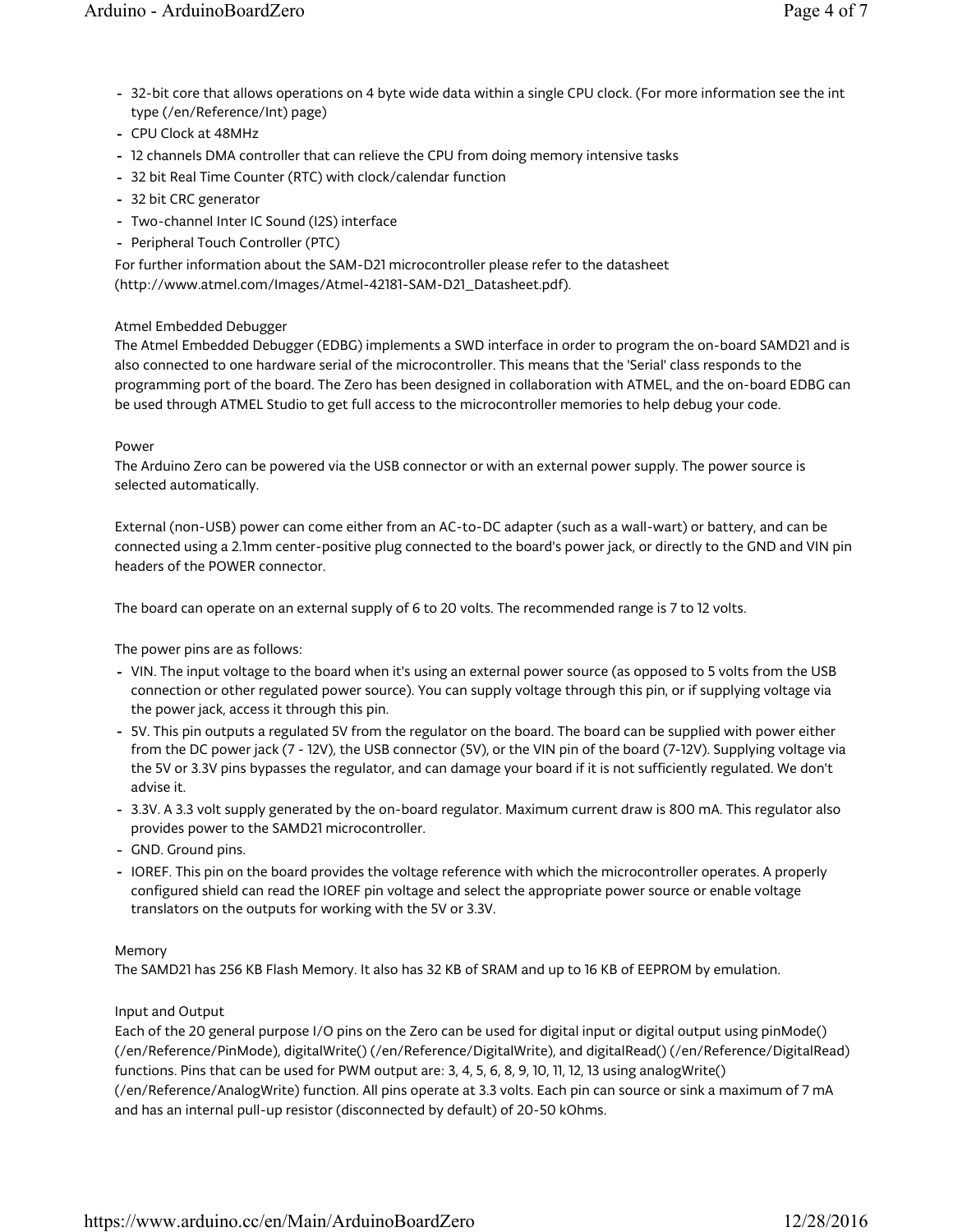In addition, some pins have specialized functions:

- Serial: O (RX) and 1 (TX). Used to receive (RX) and transmit (TX) TTL serial data. These pins are connected to the Serial1 class. The native usb port instead responds to the SerialUSB class
- External Interrupts: available on all the pins except pin 4.
- DAC: A0. Provide a 10bit voltage output with the analogWrite() (/en/Reference/AnalogWrite) function.
- PWM: 3, 4, 5, 6, 8, 9, 10, 11, 12, 13. Provide 8-bit PWM output with the analogWrite() (/en/Reference/AnalogWrite) function.
- SPI: SS, MOSI, MISO, SCK. Located on the ICSP header only support SPI communication using the SPI library (/en/Reference/SPI).
- LED: 13. There is a built-in LED driven by digital pin 13. When the pin is HIGH value, the LED is on, when the pin is LOW, it's off.
- Analog Inputs. Six of the 20 general purpose I/O pins on the Zero provide analog input. These are labeled A0 through A5, and each provide up to 12bits of resolution (i.e. 4096 different values). By default they measure from ground to 3.3 volts, though is it possible to change the upper end of their range using the AREF pin and the analogReference() function.
- TWI: SDA pin and SCL pin. Support TWI communication using the Wire library (/en/Reference/Wire) -

There are a couple of other pins on the board:

- AREF. Reference voltage for the analog inputs. Used with analogReference() (/en/Reference/AnalogReference).
- Reset. Bring this line LOW to reset the microcontroller. Typically used to add a reset button to shields which block the one on the board.

#### Programming

Uploading sketches to the SAMD21 is different from the AVR microcontrollers found in other Arduino & Genuino boards.



Either USB port can be used for programming the board, although using the Programming port is recommended due to the way the erasing of the chip is handled:

- Programming port: To use this port, select "Arduino/Genuino Zero (Programming Port)" as your board in the Arduino IDE. Connect the Zero's programming port (the one closest to the DC power jack) to your computer. The programming port uses the EDBG as a USB-to-SWD chip.
- Native port: To use this port, select "Arduino/Genuino Zero (Native USB Port)" as your board in the Arduino IDE. The Native USB port is connected directly to the SAMD21. Connect the Zero's Native USB port (the one closest to the reset button) to your computer.
- Unlike other Arduino & Genuino boards which use avrdude for uploading, the Zero relies on bossac (http://sourceforge.net/projects/b-o-s-s-a/) while the programming port uses openOCD (http://openocd.org/) .

JTAG connector for debugging through SWD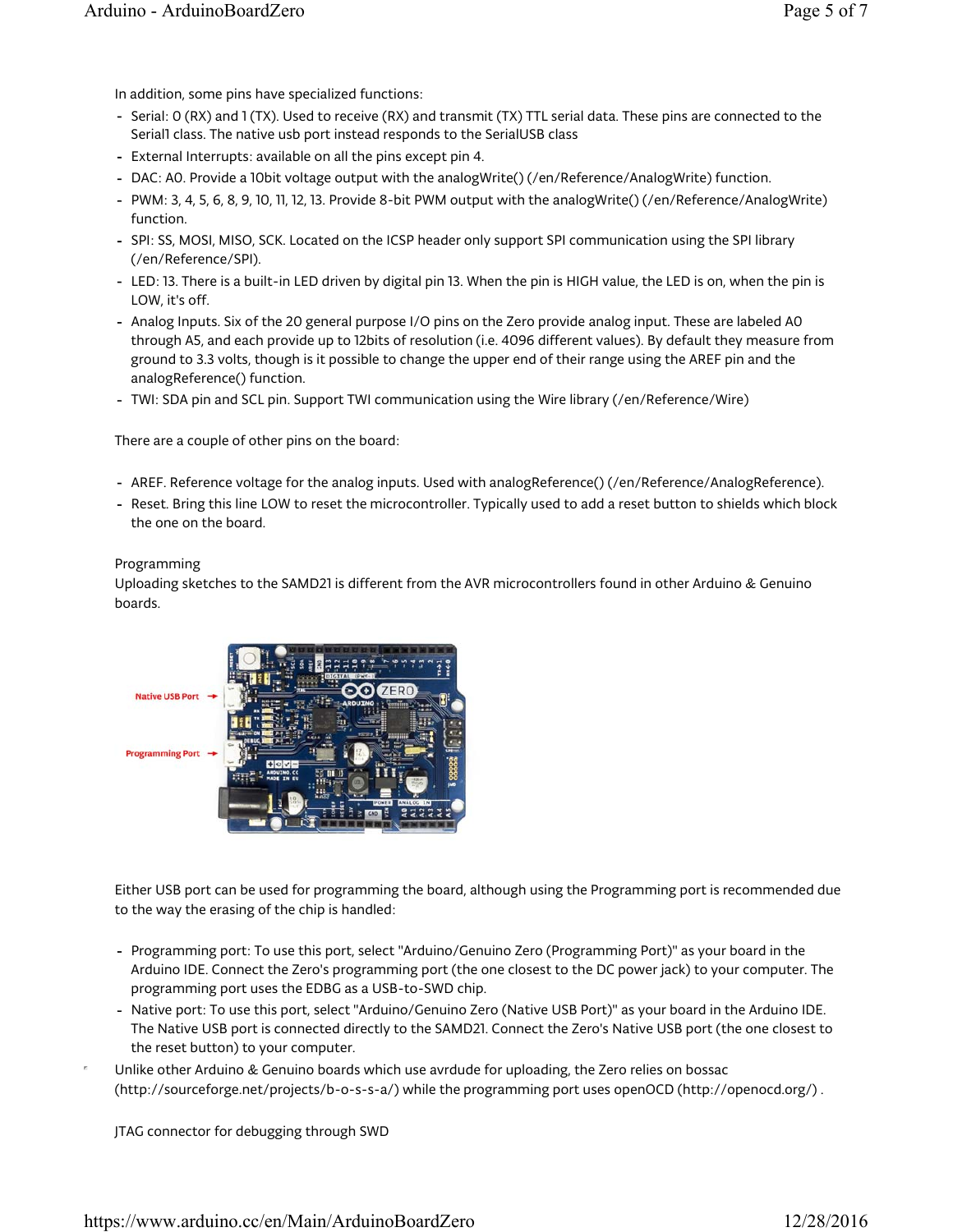Another external debugger can be used by means of the on-board JTAG connector.

ICSP Connector used for SPI communication

Here are details of the SPI pins location within the ICSP connector:



#### EEPROM

Part of the Flash memory may be used as a non-volatile storage with some limitations, the lifetime of the typical flash memory is about 25K write-cycles, and unlike EEPROM, and it must be erased in pages before writing. The flash memory is erased when you upload a new sketch.

#### Serial ports

- Serial is a hardware serial port internally connected to the EDBG chip and corresponds to the virtual serial port on your computer when you connect the Arduino Zero through the programming USB connector;
- SerialUSB is a virtual USB serial port, which corresponds to the virtual serial port on your computer when you connect the Arduino Zero through the native USB connector.
- Serial1 is the hardware serial port connected to pin 0 and 1, which is free to use to connect to external serial devices.

#### Burn the Bootloader

Using the Zero Programming Port it is possible to burn the booloader used by the Native USB port. To burn the bootloader follow this procedure:

- select Tools->Programmer->Atmel EDBG
- select Tools->Board->Arduino/Genuino Zero (Programming Port)
- select Tools->Burn Bootloader -

#### USB Overcurrent Protection

The Zero has a resettable polyfuse that protects your computer's USB ports from shorts and overcurrent. Although most computers provide their own internal protection, the fuse provides an extra layer of protection. If more than 500 mA is applied to the USB port, the fuse will automatically break the connection until the short or overload is removed.

#### Physical Characteristics

The maximum length and width of the Zero PCB are 2.7 and 2.1 inches respectively, with the USB connectors and power jack extending beyond the former dimension. Three screw holes allow the board to be attached to a surface or case. Note that the distance between digital pins 7 and 8 is 160 mil (0.16"), not an even multiple of the 100 mil spacing of the other pins. The Zero is designed to be compatible with most shields designed for the Uno, Diecimila or Duemilanove. Digital pins 0 to 13 (and the adjacent AREF and GND pins), analog inputs 0 to 5, the power header, and